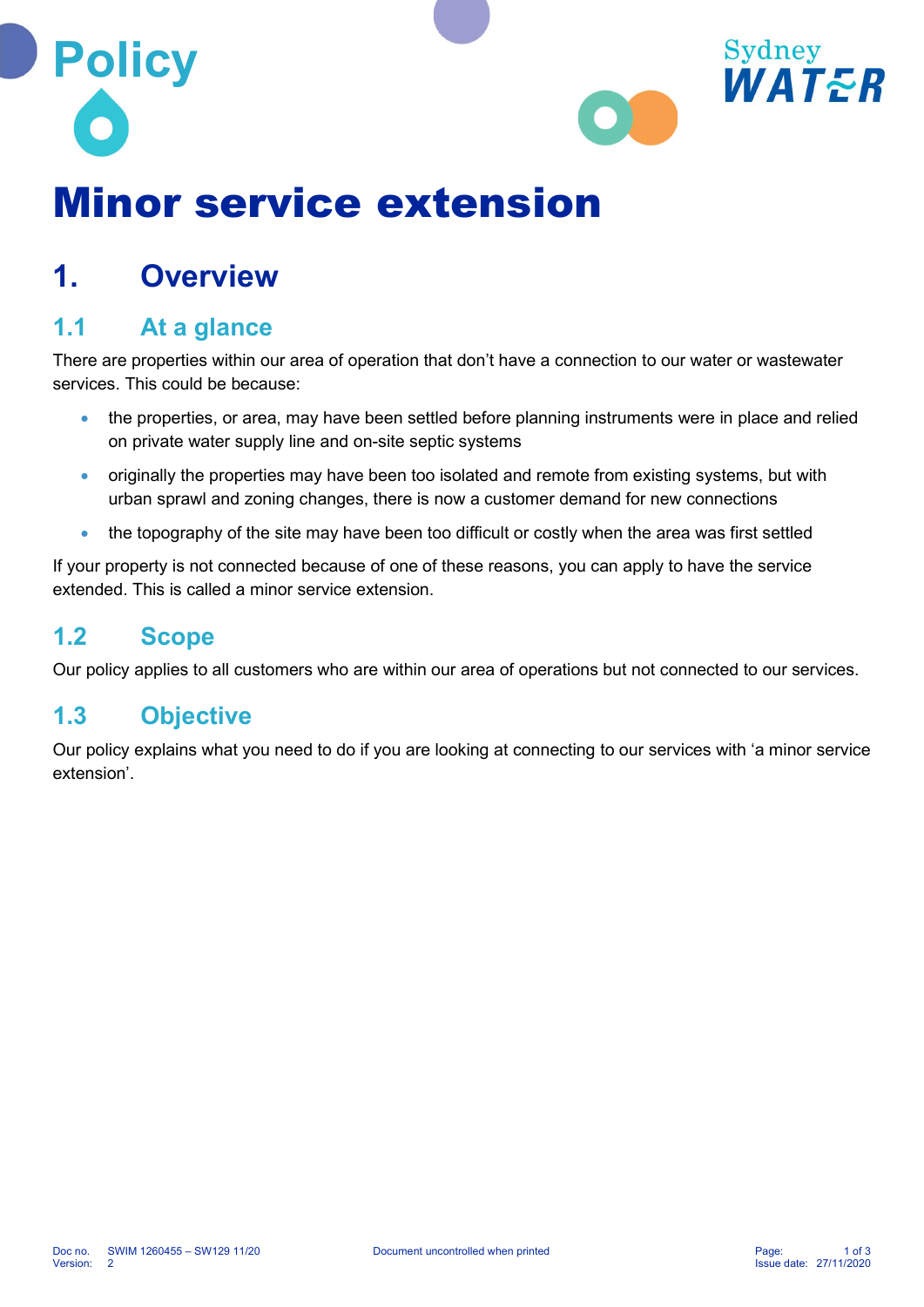## 2. Policy in detail

One of the ways we can help you connect to our water and wastewater systems is by building a minor service extension. We'll do this only when:

- we can provide services that are safe, reliable and financially viable
- you pay the charge for the minor service extension.

#### 2.1 How can I apply?

Call us on 13 20 92 and we'll:

- invoice you an application fee
- assess your application and estimate the cost of providing the extension
- calculate your share of the costs using a methodology set by Independent Pricing and Regulatory Tribunal of NSW (IPART). This is called a 'minor service extension charge'
- advise you of your share of costs so you can decide whether to proceed.

#### 2.2 What's involved in building a minor extension?

We'll build the extension to our service where:

- a water service extension has the adequate pressure and flow in the water main to support the connection
- the connection won't compromise the water or wastewater service we offer other customers at least 50% of those customers who can connect to the extension agree to pay their share of the cost and connect to the extension within 12 months of it being built, or at least one customer agrees to pay their charge and connect to the extension within 12 months of it being built and the remaining cost of the extension is no more than \$30,000
- we have the budget to contribute to the cost.

You'll need to engage and pay a plumber to lay a private service line and connect to the new service. You're responsible for paying your plumber's costs.

Please note: The likelihood that 50% of customers agree to pay and connect to the extension is very low and you are still required to pay an application fee.